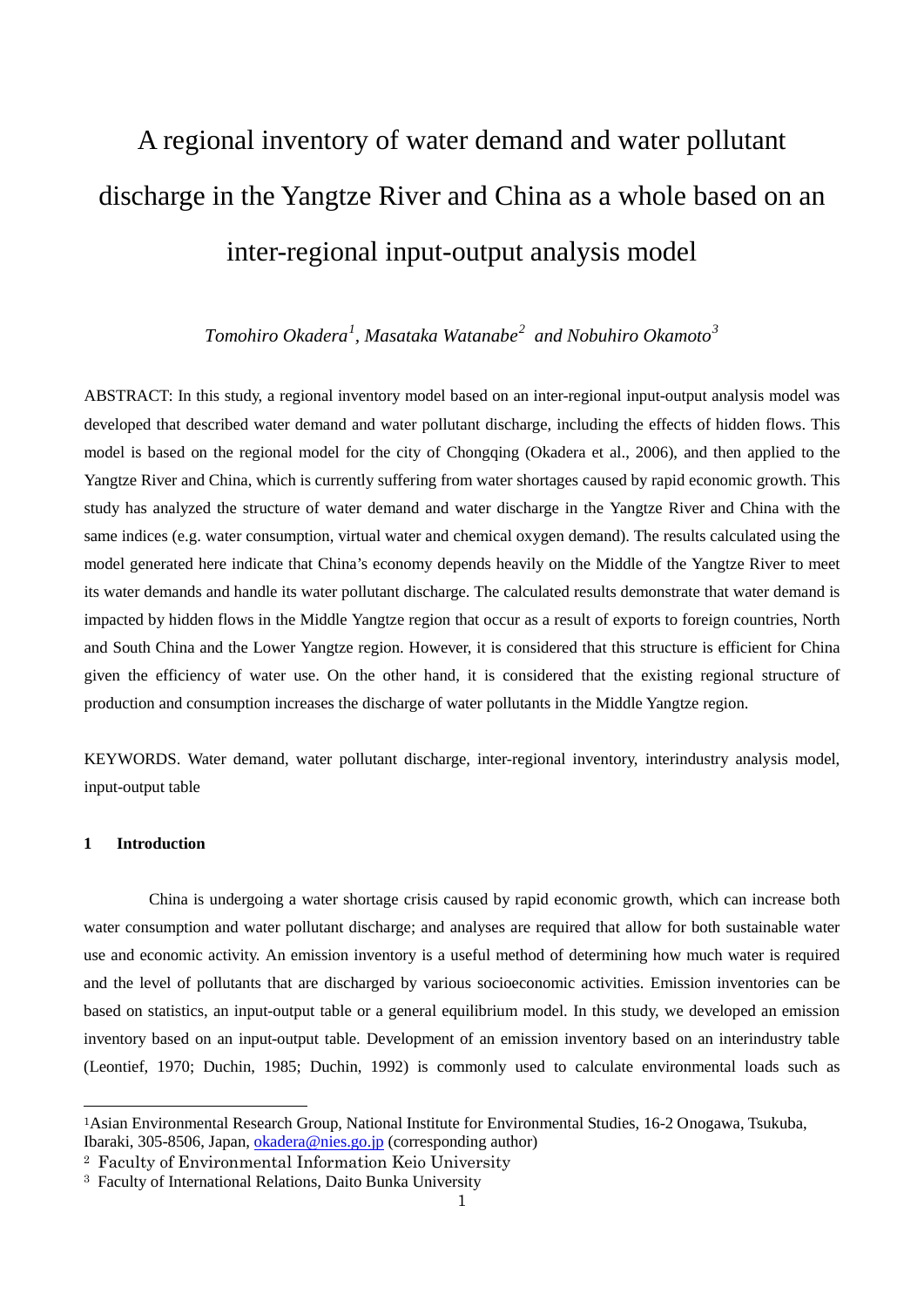greenhouse gases and air toxicity (Gay and Proops, 1993; Nansai et al., 2003; Suh et al, 2004), energy consumption (Williams, 2004), waste materials (Huang et al., 1994; Nakamura, 1999), water demand and water pollutants (Harris and Rea, 1972; Ni et al., 2001; Guan and Hubacek, 2007) and ecological footprints (Lenzen and Murray, 2001; Ferng 2001), while taking into account national or regional socioeconomic activities. A prominent feature of this approach is that it can estimate direct environmental loads from industrial sectors, as well as indirect loads induced by the final demand for goods and services. Therefore, this type of model can be used to evaluate domestic environmental loads as well as those induced in external areas through hidden flows. Accordingly, this type of model is suitable for China, which has a high volume of international trade and foreign investment.

At the same time, it is necessary to think about regional characteristics in China, because economic standards and growth differ regionally in China, and it is considered that domestic trade among regions, as well as foreign trade, promotes economic growth in China. In addition, water resource distribution varies regionally, and water is generally more abundant in southern than in northern China. Therefore, though most previous inventories based on interindustry analysis models used national or regional models, this study develops a regional inventory of water demand and water pollutant discharge based on inter-regional input-output analysis models, and applies it to the Yangtze River and to China as a whole to lead to an understanding of the structure of water consumption and water pollutants discharged by economic activities.

# **2 Materials and Methods**

2.1 A framework on a regional inventory of water demand and water pollutant discharge based on an inter-regional input-output analysis model.

When we think about flows of water demand and water pollutant discharge in the case of trading goods and services between two regions (Figure), the flows of goods and services in Region 1 consist of three types of inputs: internal resource loading, imports from foreign countries, and from Region 2, and three kinds of outputs: internal consumption, exports to Region2, and exports abroad. With the flows of goods and services, water flows can be drawn as using withdrawal from water resources in Region 1 as one of the internal resource loadings and discharging water pollutants as wastewater to water resources. As an aspect of the production of goods and services, withdrawal is defined by production scales and productivities. On the other hand, from the viewpoint of consumption of goods and services, withdrawal in Region 1 is determined by the places and amounts of the final consumption of goods and services, and water resources in Region 1 are affected by consumers in Region 2 and foreign countries. At the same time, withdrawals in Region 2 and foreign countries are influenced by the consumption of imported goods and services from Region 1. The same holds for water pollutant discharge, and it is important to understand quantitatively the dependencies of internal water resources used in the production and consumption of goods and services within and between regions on water demand and water pollutant discharge.

Thus we draft an inventory shown as Table 1. Table 1 consists of three main parts. First is the inter-regional input-output table which has intermediate demand, final demand, export and import of goods and services and value added by region.  $x^{RS}$  denotes a matrix of intermediate input from region R to region S that consists of entries  $x_{ij}^{RS}$ , which are the intermediate input from sector i in region R to sector j in region S,  $Fd^R$  is the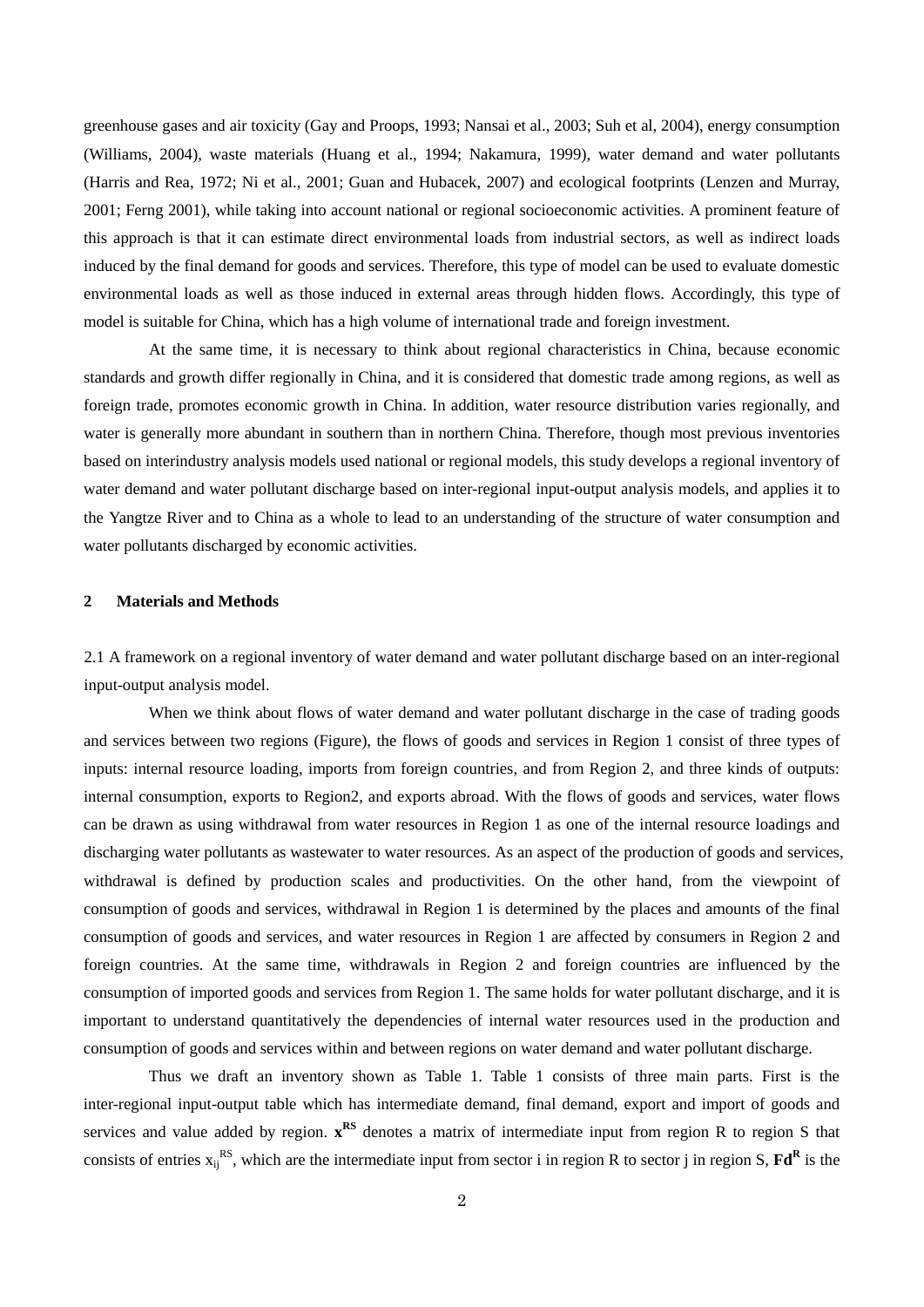vector of final demand of region R,  $E^R$  is the vector of goods and services exported from region R to foreign countries,  $M^R$  is the vector of goods and services imported to region R from foreign countries,  $V^R$  is the vector of value added in region R and  $X^R$  is the vector of total output or input in region R. The second part is a regional inventory of water demand where  $\bf{WD}^R$  is water demand for the production of goods and services in region R, **WRRS** is the matrix of regional withdrawal from water resources in region R for the production of goods and services exported to region S,  $W{R_E}^R$  is the matrix of regional withdrawal from water resource in region R for the production of goods and services exported to foreign countries and  $WR_M^R$  is the matrix of withdrawal from water resources in foreign countries caused by imports to region R. The third is a regional inventory of water pollutant discharge where **WP<sup>R</sup>** is the water pollutant emission from the production of goods and services in region R, **WPRS** is the matrix of regional water pollutant emissions in region R from the production of goods and services exported to region S,  $W{P_E}^R$  is the matrix of regional water pollutant emissions in region R from the production of goods and services exported to foreign countries, and **WRM <sup>R</sup>** is the matrix of water pollutant emissions in foreign countries caused by imports to region R.



Figure. Diagram of water withdrawal and water pollutant flow between two regions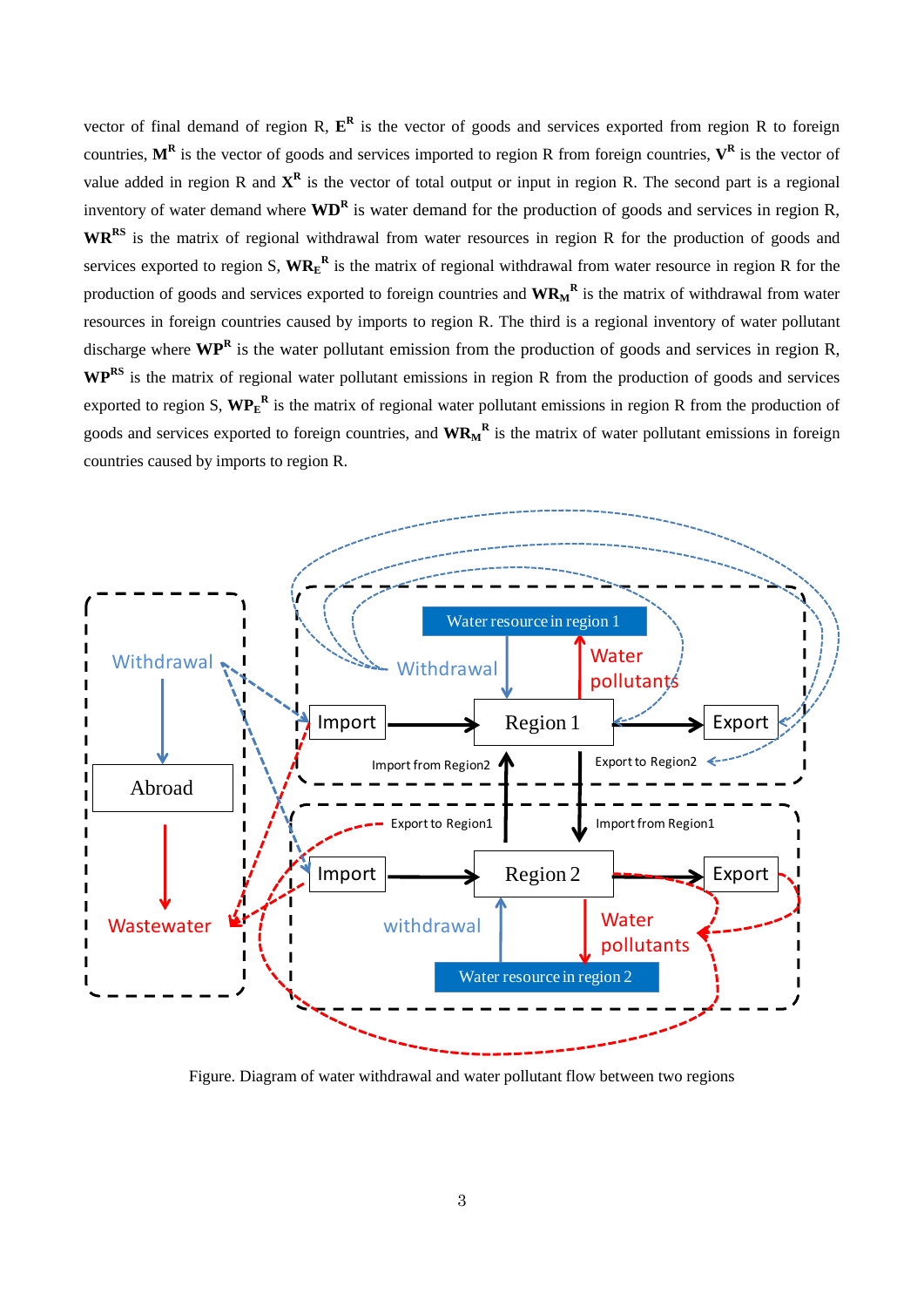|              |          |                                    | Intermediate Demand      | Final                      | Export                                            |                                         | Total                      |
|--------------|----------|------------------------------------|--------------------------|----------------------------|---------------------------------------------------|-----------------------------------------|----------------------------|
|              |          | Region R                           | Region S                 | demand                     |                                                   | Import                                  | output                     |
| Intermediate | Region R | $\mathbf{x}^{\mathbf{RR}}$         | $\mathbf{x}^{\rm RS}$    | Fd <sup>R</sup>            | $E^R$                                             | $-M^R$                                  | $X^R$                      |
| Input        | Region S | $\mathbf{x}^{\text{SR}}$           | $\mathbf{x}^{\text{SS}}$ | $\mathbf{Fd}^{\mathbf{S}}$ | ${\bf E^S}$                                       | $-M^S$                                  | $\mathbf{X}^{\mathbf{S}}$  |
| Value added  |          | $\mathbf{V}^{\mathbf{R}}$          | ${\bf V}^{\rm S}$        |                            |                                                   |                                         |                            |
| Total input  |          | $X^R$                              | ${\bf X}^{\rm S}$        |                            |                                                   |                                         |                            |
| Water        | Region R | <b>WRRR</b>                        | <b>WR</b> <sup>RS</sup>  |                            | $\mathbf{W} \mathbf{R}_{\mathrm{E}}^{\mathrm{R}}$ | $\mathbf{WR}_{\mathbf{M}}^{\mathbf{R}}$ | WD <sup>R</sup>            |
| demand       | Region S | $\mathbf{W}\mathbf{R}^{\text{SR}}$ | $\bf{WR}^{\rm SS}$       |                            | $\mathbf{WR}_{\mathrm{E}}^{\mathrm{s}}$           | $\mathbf{WR}_{\mathbf{M}}^{\mathbf{S}}$ | $WD^S$                     |
| Water        | Region R | <b>WPRR</b>                        | <b>WPRS</b>              |                            | $\mathbf{WP}_{E}^{R}$                             | $\bf{WP}_M{}^R$                         | $\mathbf{WP}^{\mathbf{R}}$ |
| pollutants   | Region S | $\mathbf{WP}^{\text{SR}}$          | <b>WPRR</b>              |                            | $\mathbf{WP}_{\mathrm{E}}^{\mathrm{S}}$           | $W{P_M}^S$                              | $\mathbf{WP}^{\mathbf{S}}$ |

Table 1 Regional inventory of water demand and water pollutants based on the interregional input-output table

2.2 Calculation of water demand

Based on Table 1, equation (1) is given as

$$
X = AX + Fd + E - M
$$
 (1)

where  $X$  is the gross output column vector,  $A$  is the input coefficient matrix, which is the input from sector i in region R needed to increase output in sector j in region R by one monetary unit, **Fd** is the regional final demand column vector, **E** is the export column vector and **M** is the import column vector.

Equation (1) is solved as

$$
\mathbf{X} = (\mathbf{I} \cdot \mathbf{A})^{-1} (\mathbf{F} \mathbf{d} + \mathbf{E} \cdot \mathbf{M})
$$
 (2)

Water demand can be calculated by multiplying the matrix of direct water requirement coefficients by the gross output. Thus equation (3) is solved by equation (2).

$$
WD = D (I-A)^{-1}(Fd+E-M)
$$
 (3)

where **WD** is the water demand matrix and **D** is the direct water requirement coefficients matrix. Equation(3) consists of three terms, the first term is defined as the water requirement for the production of goods and services for domestic final demand, the second is water requirement for exporting goods and services, and the third is the virtual water requirement (Oki, 2004) for importing goods and services. Therefore, we can describe water demand for export  $(\mathbf{WR}_{\mathbf{E}}^{R})$  and import  $(\mathbf{WR}_{M}^{R})$  in Table-1 by equations (4) and (5)

$$
W{R_E}^R = D(I-A)^{-1}E
$$
  
\n
$$
W{R_M}^R = D(I-A)^{-1}M
$$
\n(4)

In addition, the water requirement for the production of goods and services for domestic final demand is solved by equation (3) as equation (6).

$$
D (I - A)^{-1} Fd \equiv \begin{pmatrix} D^R & 0 \\ 0 & D^S \end{pmatrix} \begin{pmatrix} B^{RR} & B^{RS} \\ B^{SR} & B^{SS} \end{pmatrix} \begin{pmatrix} Fd^R & 0 \\ 0 & Fd^S \end{pmatrix}
$$
(6)

where  $D^R$  is the matrix of direct water requirement coefficients in region R,  $B^{RS}$  denotes the Leontief inverse matrix consisting of the output in region R that is necessary for one monetary unit of final demand in region S and **Fd<sup>R</sup>** is regional final demand for goods and services in region R. Equation (6) can give two types of regional water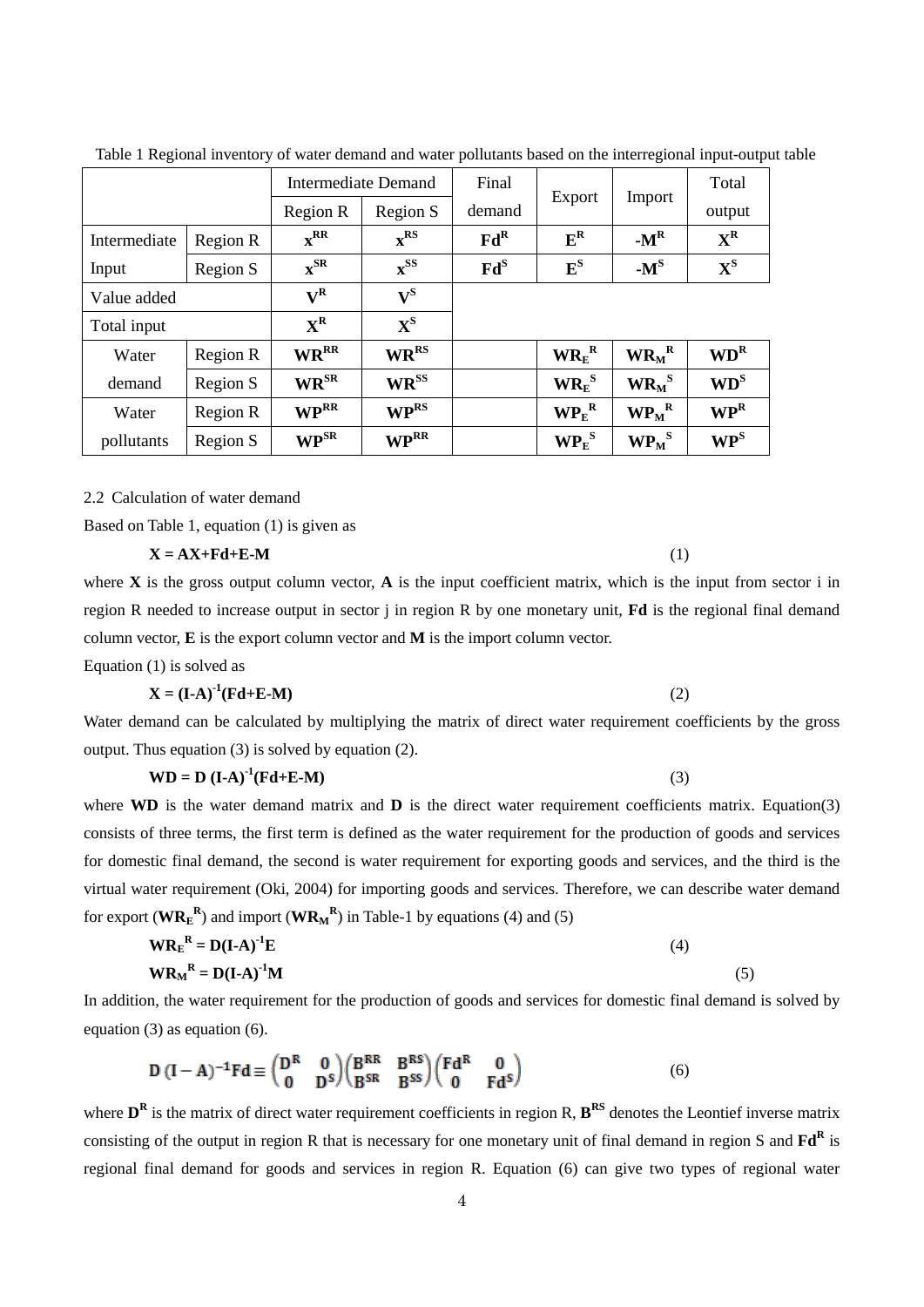demand induced by the final demand for goods and services within or outside of a region

| $\mathbf{W}\mathbf{R}^{\mathbf{R}\mathbf{R}} = \mathbf{D}^{\mathbf{R}}\mathbf{B}^{\mathbf{R}\mathbf{R}}\mathbf{F}\mathbf{d}^{\mathbf{R}}$ |  |
|-------------------------------------------------------------------------------------------------------------------------------------------|--|
| $\mathbf{W}\mathbf{R}^{\text{RS}} = \mathbf{D}^{\text{R}}\mathbf{B}^{\text{RS}}\mathbf{F}\mathbf{d}^{\text{S}}$                           |  |

where **WR<sup>RS</sup>** is the matrix of regional withdrawal from water resource in region R for the production of goods and services exported to region S.

# 2.3 Calculation of water pollutant discharge

The water pollutant discharge is calculated by multiplying the matrix of water pollutant emission factor by the gross output. The water pollutant discharge factor is fixed by water demand requirement coefficients, wastewater emission factor and water pollutant concentration (Okadera et al., 2006). Thus, items of water pollutant discharge in Table-1 are solved as equations (9)-(13)

| $\mathbf{WP} = \mathbf{DP}(\mathbf{I}\text{-}\mathbf{A})^{-1}(\mathbf{Fd} + \mathbf{E}\text{-}\mathbf{M})$ | (9)  |
|------------------------------------------------------------------------------------------------------------|------|
| $W{P_E}^R = DP(I-A)^{-1}E$                                                                                 | (10) |
| $W P_M^R = DP(I-A)^{-1}M$                                                                                  | (11) |
| $\mathbf{WP}^{\mathbf{RR}} = \mathbf{DP}^{\mathbf{R}}\mathbf{B}^{\mathbf{RR}}\mathbf{Fd}^{\mathbf{R}}$     | (12) |
| $\mathbf{WP}^{\rm RS} = \mathbf{DP}^{\rm R}\mathbf{B}^{\rm RS}\mathbf{Fd}^{\rm S}$                         | (13) |

where  $\text{WP}_E^R$  is the matrix of water pollutant discharge to produce goods and services exported from region R, **WPM <sup>R</sup>** is the matrix of virtual water pollutant discharge to produce goods and services imported to region R, **DP** is the direct water pollutant emission factor matrix, **DP<sup>R</sup>** is the matrix of direct water pollutant emission factor in region R and **WPRS** is the matrix of water pollutants indirectly discharged in region R in the production of goods and services exported to region S.

### 2.4 Classification and data

For this study, China was divided into the following five regions: the Upper Yangtze region (UYR), which includes Chongqing, Shonxi, Sichuan, Guizhou, Gansu, Yunnan and Qinhai; the Middle Yangtze region (MYR), which includes Jiangxi, Hubei, Hunan and Henan; the Lower Yangtze region (LYR), which includes Shanghai, Chiangsu, Zhejiang and Anhui; the South China region (SCR), which includes Fujian, Guangdong, Guangxi and Hainan; and the North China region (NCR), which includes the remainder of China. The regions were selected based on climate, hydrology, geography and economy and the regional classification provided in the Yangtze River Yearbook (1999). Hong Kong was not included in this study because of data inaccessibility. Each region was then further divided into 30 industrial sectors based on the characteristics of water use and discharge and the limitations of data accessibility. A database was generated using the approach of the previous study (Okadera et al., 2006). The values for each of these parameters in the five regions and 30 sectors were then estimated using an inter-regional input-output table for China in conjunction with an interregional input-output model that was generated using a previously described method (Okamoto et al., 2005).

# **3 Results & Discussion**

3.1 Regional inventories of water demand and water pollutant discharge in Yangtze River and China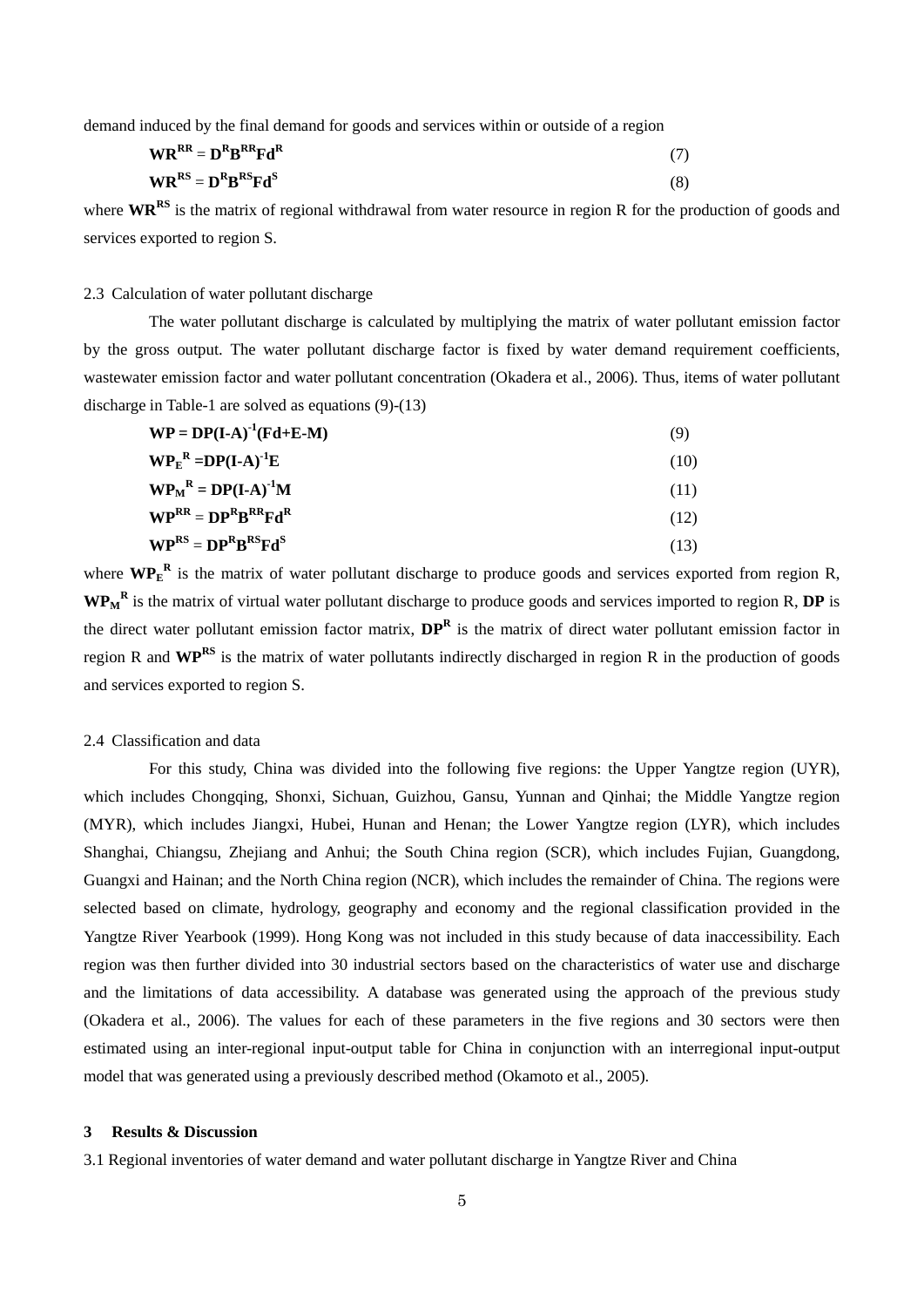A regional inventory of water demand in the Yangtze River and the rest of China is shown as Table 2. Water demand (withdrawal) of the MYR is the largest in the Yangtze River region. However, the MYR has the lowest percentage (74%) of water requirement for the production of goods and services for internal final demand against withdrawal; it is clear that other regions and foreign countries depend indirectly on the water resources of MYR. 51% of the water requirements of other regions and foreign countries in the MYR is induced by other domestic regions, of which 38% is caused by the UYR and LYR. As above, the water resources of the MYR are important for the production of goods and services in all of China. In conclusion, it is efficient for LYR, SCR and NCR whereas it is not efficient for UYR; because water demands per capita of LYR  $(431m<sup>3</sup>)$ , SCR  $(552m<sup>3</sup>)$  and NCR (383 $m<sup>3</sup>$ ) are higher than for the MYR (365 $m<sup>3</sup>$ ), and it is considered possible to utilize the water resources in China efficiently.

|            |            |            | Intermediate demand |            |            |        |        | Water  | Water demand       |
|------------|------------|------------|---------------------|------------|------------|--------|--------|--------|--------------------|
|            | <b>UYR</b> | <b>MYR</b> | LYR                 | <b>SCR</b> | <b>NCR</b> | Export | Import | demand | per capita $(m^3)$ |
| <b>UYR</b> | 515        | 11         | 19                  | 16         | 24         | 48     | 24     | 596    | 230                |
| <b>MYR</b> | 32         | 698        | 62                  | 48         | 76         | 102    | 16     | 943    | 365                |
| <b>LYR</b> | 16         | 24         | 686                 | 33         | 70         | 170    | 175    | 853    | 431                |
| <b>SCR</b> | 23         | 23         | 57                  | 751        | 52         | 312    | 306    | 959    | 552                |
| <b>NCR</b> | 33         | 46         | 77                  | 43         | 1,181      | 220    | 165    | 1,428  | 383                |

Table-2 Regional inventory of water demand in the Yangtze River and China ( $10^8$  m<sup>3</sup> / year)

Table 3 is a regional inventory of water pollutant discharges based on chemical oxygen demand (COD) in the Yangtze River. The MYR is the region with the largest amounts of COD discharge (50 million t/year) into the Yangtze River. 21% of it is induced by production of export goods and services. The MYR has the highest levels of indirect discharge COD (water pollutants) into the water environment from other regions and foreign countries. Fifty-nine percent of indirect COD discharges due to exporting in the MYR are caused by other domestic regions, of which 34% is caused by the UYR and LYR. As above, the MYR is depended on by other regions in Yangtze River and China as a whole in respect of water demand. However, per capita COD of the MYR is the highest value (195 kg) apart from the SCR, leading to the suggestion that the existing structure of production and consumption in the Yangtze River region and China as a whole increases COD discharges in the MYR, while per capita COD in the LYR, which has a high COD discharge dependency on the MYR, has a low value.

Table 3 A regional inventory of water pollutant discharge in Yangtze River ( $10^4$ t-COD)

|            |            |            | Intermediate demand |            |            | Export | Import | <b>COD</b><br>discharge | COD per<br>capita (kg) |
|------------|------------|------------|---------------------|------------|------------|--------|--------|-------------------------|------------------------|
|            | <b>UYR</b> | <b>MYR</b> | <b>LYR</b>          | <b>SCR</b> | <b>NCR</b> |        |        |                         |                        |
| <b>UYR</b> | 3,437      | 48         | 71                  | 81         | 103        | 230    | 89     | 3,823                   | 148                    |
| <b>MYR</b> | 130        | 3,982      | 226                 | 218        | 308        | 433    | 56     | 5,034                   | 195                    |
| <b>LYR</b> | 33         | 48         | 2,408               | 81         | 151        | 429    | 437    | 2,835                   | 143                    |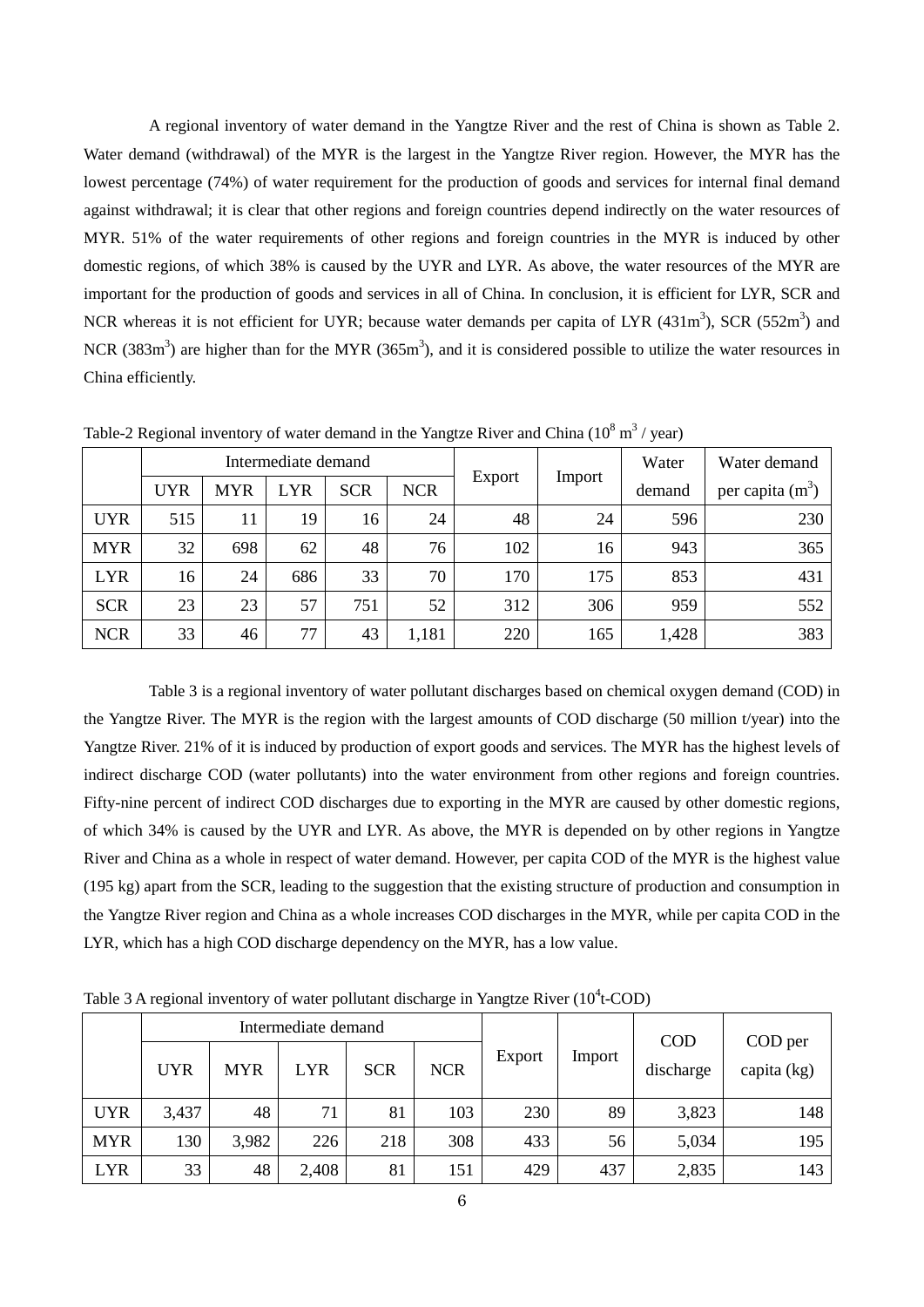| <b>SCR</b> | 68  | --<br>$\mathbf b$ . | $\overline{\phantom{0}}$<br>1 J J | 2,761 | 149             | 986 | 933<br>フソコ | 3,430 | 107<br>., |
|------------|-----|---------------------|-----------------------------------|-------|-----------------|-----|------------|-------|-----------|
| <b>NCR</b> | 110 | 150                 | 244                               | 148   | $\sim$<br>4,632 | 802 | 567        | 5,487 | 14,       |

#### 3.2 Limitations of this study

Our study focused on the Yangtze River and we developed a method for analyzing water demand and water pollutant discharges by region. However, the area classification that we used does not completely match the Yangtze River divisions because, unlike geographic data (e.g. polygon data and point data), the socioeconomic data we used is built on administrative units (e.g. regional input-output table, population, number of employees, water demand). We are currently developing a new method to address this issue (Okadera et al., 2008).

In addition, water demand and water pollutant discharge caused by importing goods and services from foreign countries are defined as virtual amounts, which are the water requirement and water pollutant discharge. Because of data accessibility problems, these are calculated under the assumption that imported goods and services are produced by domestic regions in the Yangtze River area and China as a whole, and that they are not the water taken and water pollutants actually discharged in foreign countries. To address this lack of data, it is essential to build a global physical and social system to monitor water demand and water pollutant discharges from economic subjects as well as to collect global trading data. Furthermore, the model should be improved as based on a noncompetitive import type inter-regional input-output analysis model.

### **4 Conclusion**

This study has developed regional inventories of water demand and water pollutant discharge based on an interregional input-output table and analyzed the structure of water demand and COD discharges in the Yangtze River region and the whole of China. As a result, it became evident that the existing structure, which depends on the water resources of the MYR, is appropriate from the aspect of water-use efficiency, although it promotes the discharge of water pollutants in the MYR. Therefore, it is considered that it is important to implement water pollutant treatment or new technologies which are productive and decrease water pollutants in the MYR for future water resource management.

### **Acknowledgments**

This study was financially supported by Core Research Project II (PJ2) of the Asian Environmental Research Program [\(http://www.nies.go.jp/asia/english/program-e.html\)](http://www.nies.go.jp/asia/english/program-e.html) at the National Institute for Environmental Studies (NIES), Japan. In addition, several authorities in the Institute of Developing Economies-JETRO, Japan and the State Information Center, China cooperated to produce the inter-regional input-output table used in this study. We are especially grateful to Satoshi Inomata (IDE-JETRO), Zhang Yaxiong (SIC) and Zhao Kun (SIC).

#### **References**

China Environmental Yearbook Compilation Committee (CEYCC). *China Environmental Yearbook 2001*: 2001. Duchin, F.; Szyld, D. B. A dynamic input-output model with assured positive output, *Metroeconomica* 1985, **37**,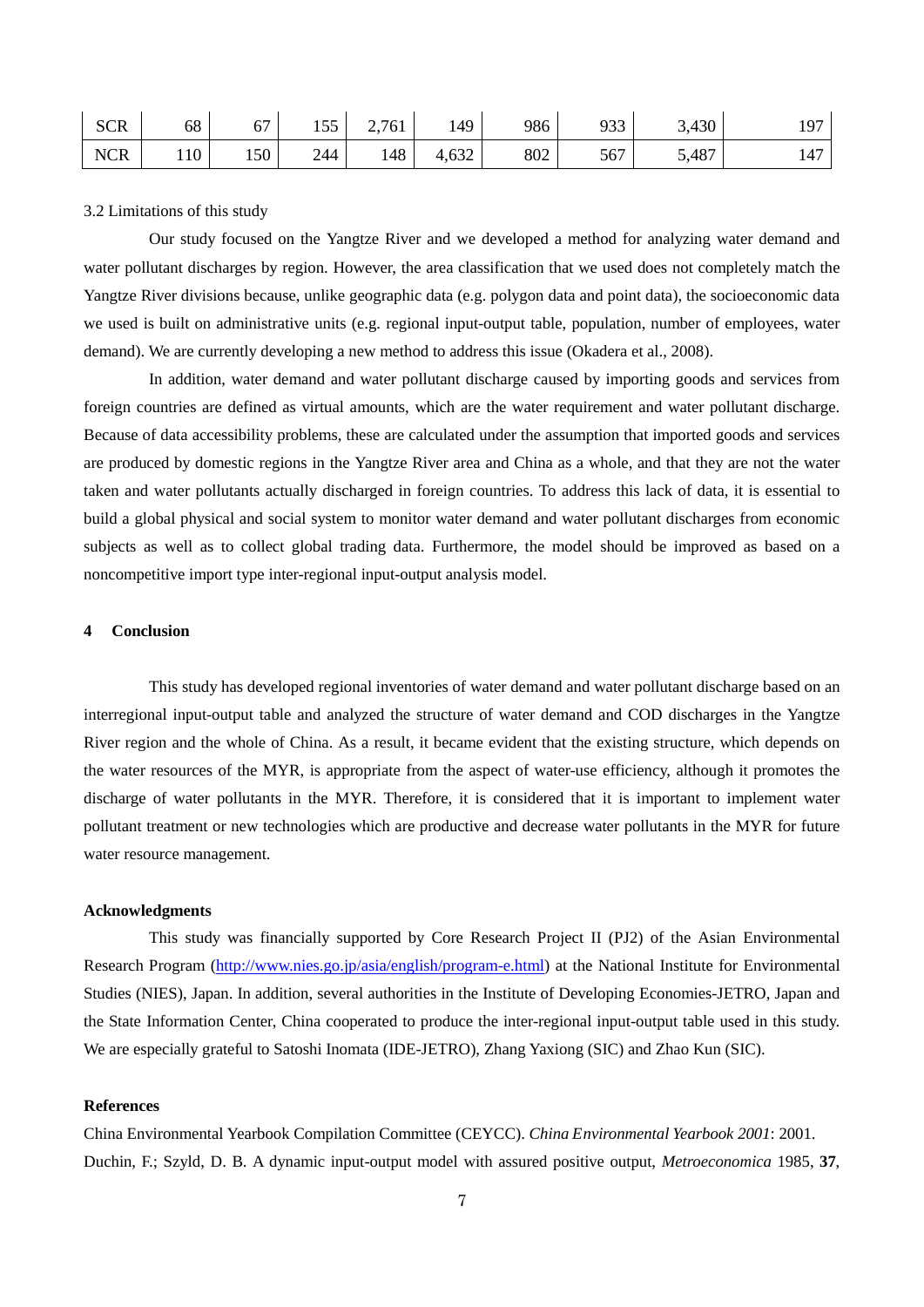269-282.

- Duchin, F. Industrial input-output analysis: implications for industrial ecology, *Proc. Natl. Acad. Sci. U.S.A*. 1992, **89**, 851-855.
- Ferng, J. –J. Using composition of land multiplier to estimate ecological footprints associated with production activity. *Ecol. Econ.* 2001, **37**, 159-172.
- Gay, P. W.; Proops, J. L. R. Carbon dioxide production by the UK economy: An input-output assessment. *Appl. Energ*. 1993, **44**, 113-130.
- Guan, D. and Hubacek, K. Assessment of regional trade and virtual water flows in China. *Ecol. Econ.* 2007, **61**, 159-170.
- Harris, T. R.; Rea, M. L. Estimating the value of water among regional economic sectors using the 1972 national interindustry format. *Water Resources Bulletin* 1984, **20**, 193-201.
- Huang, G. H.; Anderson, W. P.; Baetz, B. W. Environmental input-output analysis and its application to regional solid-waste management planning. *J. Environ. Manage.* 1994, **42**, 63-79.
- Lenzen, M.; Murray, X. A. A modified ecological footprint method and its application to Australia. *Ecol. Econ*. 2001, **37**, 229-255.
- Leontief, W. *The Review of Economics and Statistics*. 1970; **52**, 262-271.
- Nakamura, S. An interindustry approach to analyzing economic and environmental effects of the recycling of waste. *Ecol. Econ.* 1999, **28**, 133-145.
- Nansai, K.; Moriguchi, Y.; Tohno, S. Compilation and application of Japanese inventories for energy consumption and air pollutant emissions using input-output tables. *Environ. Sci. Technol.* 2003, **37**, 2005-2015.
- Ni, J. R.; Zhong, D. S.; Huang, Y. F.; Wang, H. Total waste-load control and allocation based on input-output analysis for Shenzhen, South China. *J. Environ. Manage.* 2001, **61**, 37-49.
- Okadera T.; Watanabe, M.; XU, K. Analysis of water demand and water pollutant discharge using a regional input-output table: an application to the City of Chongqing, upstream of the Three Gorges Dam in China, *Ecol. Econ.* 2006, **58**, 221-237.
- Okadera, T., Tanji K., Watanabe, M., 2008. Multi-Scale Inventory of Water Demand and Water Pollutant Discharge Conducted by Integrating an Inter-regional Input-Output Analysis Model with GIS for Management of the Tokyo Bay Basin Area, *Abstract Books of 12th International Conference on Integrated Diffuse Pollution Management (IWA DIPCON 2008)*. Research Center for Environmental and Hazardous Substance Management (EHSM), Khon Kaen University, Thailand; 25-29 August 2008, 234–235.
- Okamoto, N.; Zhang, Y.; Hioki, S.; Kanazawa, T.; Zhao, K. A Method for Constructing an Interregional Input-Output Model of China for 2000. *J. Econometric Study of Northeast Asia.* 2005, **5**, 23-36.
- Oki, T.; Kanae, S. Virtual water trade and world water resources. *Water Sci. Technol.* 2004, **49**, 203-209.
- Suh, S.; Lenzen, M.; Treloar, G. J.; Hondo, H.; Horvath, A.; Huppes, G.; Jolliet, O.; Klann, U.; Krewitt, W.; Moriguchi, Y.; Munksgaard, J.; Norris, G. System boundary selection in life-cycle inventories using hybrid approaches. *Environ. Sci. Technol.* 2004, **38**, 657-664.
- Williams, E. Energy intensity of computer manufacturing: Hybrid assessment combining process and economic input-output methods. *Environ. Sci. Technol.* 2004, **38**, 6166-6174.